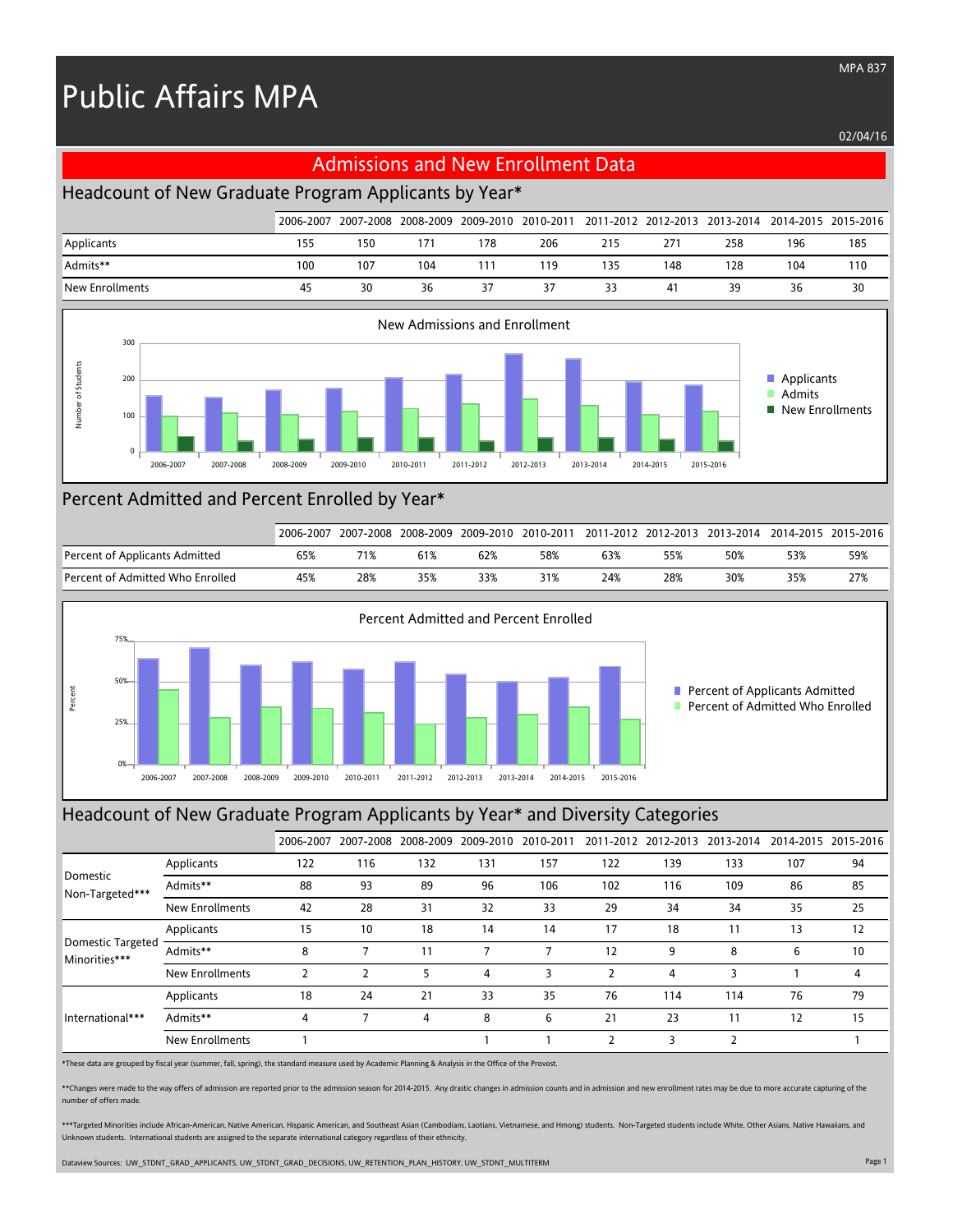#### Public Affairs MPA

#### 02/04/16

#### Enrollment Data

## Enrollment Headcounts by Racial/Ethnic Category\*

|                                                                                     | Fall, 2006     | Fall, 2007            | Fall, 2008     | Fall, 2009     | Fall, 2010     | Fall, 2011   | Fall, 2012                                             | Fall, 2013     | Fall, 2014     | Fall, 2015   |  |  |
|-------------------------------------------------------------------------------------|----------------|-----------------------|----------------|----------------|----------------|--------------|--------------------------------------------------------|----------------|----------------|--------------|--|--|
| Hispanic/Latino                                                                     | $\overline{2}$ | $\mathbf{1}$          | $\overline{2}$ | 2              | 3              | 4            | 3                                                      | $\mathbf{1}$   |                | 4            |  |  |
| Black/African American                                                              | 3              | $\mathbf{1}$          | 4              | 4              | 5              | 3            | $\overline{2}$                                         | $\overline{2}$ | $\mathbf{1}$   |              |  |  |
| American Indian/Alaska Native                                                       |                | $\mathbf{1}$          | $\mathbf{1}$   |                |                |              |                                                        |                |                |              |  |  |
| Asian                                                                               |                | $\mathbf{1}$          | $\mathbf{1}$   | $\overline{2}$ | $\overline{2}$ | $\mathbf{1}$ | 3                                                      | 3              | $\mathbf{1}$   | $\mathbf{1}$ |  |  |
| Native Hawaiian/Oth Pac Island                                                      |                |                       |                |                |                |              |                                                        |                |                |              |  |  |
| White                                                                               | 70             | 62                    | 54             | 60             | 65             | 59           | 59                                                     | 64             | 69             | 46           |  |  |
| Two or More Races                                                                   | $\mathbf{1}$   | $\mathbf{1}$          | $\mathbf{1}$   | 1              | $\mathbf{1}$   | $\mathbf{1}$ |                                                        |                |                | $\mathbf{1}$ |  |  |
| Unknown                                                                             | $\mathbf{1}$   | $\overline{2}$        | 4              | 3              | 3              | 4            | 3                                                      | $\overline{2}$ | 3              | 5            |  |  |
| International                                                                       | $\mathbf{1}$   | $\mathbf{1}$          |                | $\mathbf{1}$   | $\overline{2}$ | 3            | 3                                                      | 5              | $\overline{2}$ | 1            |  |  |
| Total                                                                               | 78             | 70                    | 67             | 73             | 81             | 75           | 73                                                     | 77             | 76             | 58           |  |  |
| <b>Domestic Targeted Minorities**</b>                                               | 5              | 3                     | 8              | 8              | 10             | 8            | 5                                                      | 5              | $\overline{2}$ | 4            |  |  |
| Domestic Minorities**                                                               | 5              | 5                     | 9              | 9              | 11             | 9            | 8                                                      | 6              | $\overline{2}$ | 6            |  |  |
| <b>Enrollment Percentages by Diversity Category</b>                                 |                |                       |                |                |                |              |                                                        |                |                |              |  |  |
|                                                                                     | Fall. 2006     | Fall, 2007            | Fall, 2008     | Fall, 2009     | Fall, 2010     | Fall, 2011   | Fall, 2012                                             | Fall, 2013     | Fall, 2014     | Fall, 2015   |  |  |
| Domestic Non-Targeted**                                                             | 92%            | 94%                   | 88%            | 88%            | 85%            | 85%          | 89%                                                    | 87%            | 95%            | 91%          |  |  |
| Domestic Targeted Minorities**                                                      | 6%             | 4%                    | 12%            | 11%            | 12%            | 11%          | 7%                                                     | 6%             | 3%             | 7%           |  |  |
| International**                                                                     | 1%             | 1%                    |                | 1%             | 2%             | 4%           | 4%                                                     | 6%             | 3%             | 2%           |  |  |
| Enrollment Percentages of All Domestic Graduate Students by Racial/Ethnic Category* |                |                       |                |                |                |              |                                                        |                |                |              |  |  |
|                                                                                     |                | Fall, 2006 Fall, 2007 | Fall, 2008     | Fall, 2009     | Fall, 2010     | Fall, 2011   | Fall, 2012                                             | Fall, 2013     | Fall, 2014     | Fall, 2015   |  |  |
| Hispanic/Latino                                                                     | 3%             | 1%                    | 3%             | 3%             | 4%             | 6%           | 4%                                                     | 1%             |                | 7%           |  |  |
| Black/African American                                                              | 4%             | 1%                    | 6%             | 6%             | 6%             | 4%           | 3%                                                     | 3%             | 1%             |              |  |  |
| American Indian/Alaska Native                                                       |                | 1%                    | 1%             |                |                |              |                                                        |                |                |              |  |  |
| Asian                                                                               |                | 1%                    | 1%             | 3%             | 3%             | 1%           | 4%                                                     | 4%             | 1%             | 2%           |  |  |
| Native Hawaiian/Oth Pac Island                                                      |                |                       |                |                |                |              |                                                        |                |                |              |  |  |
| White                                                                               | 91%            | 90%                   | 81%            | 83%            | 82%            | 82%          | 84%                                                    | 89%            | 93%            | 81%          |  |  |
| Two or More Races                                                                   | 1%             | 1%                    | 1%             | 1%             | 1%             | 1%           |                                                        |                |                | 2%           |  |  |
| Unknown                                                                             | 1%             | 3%                    | 6%             | 4%             | 4%             | 6%           | 4%                                                     | 3%             | 4%             | 9%           |  |  |
| <b>Enrollment Percentages by Gender</b>                                             |                |                       |                |                |                |              |                                                        |                |                |              |  |  |
|                                                                                     |                | Fall, 2006 Fall, 2007 | Fall, 2008     |                |                |              | Fall, 2009 Fall, 2010 Fall, 2011 Fall, 2012 Fall, 2013 |                | Fall, 2014     | Fall, 2015   |  |  |
| Female                                                                              | 53%            | 56%                   | 52%            | 53%            | 52%            | 47%          | 49%                                                    | 48%            | 45%            | 48%          |  |  |
| Male                                                                                | 47%            | 44%                   | 48%            | 47%            | 48%            | 53%          | 51%                                                    | 52%            | 55%            | 52%          |  |  |
| Enrollment Headcount by Academic Load***                                            |                |                       |                |                |                |              |                                                        |                |                |              |  |  |
|                                                                                     | Fall, 2006     | Fall, 2007            | Fall, 2008     | Fall, 2009     | Fall, 2010     | Fall, 2011   | Fall, 2012                                             | Fall, 2013     | Fall, 2014     | Fall, 2015   |  |  |
| Full-Time                                                                           | 69             | 63                    | 62             | 68             | 73             | 65           | 66                                                     | $71$           | $71\,$         | 53           |  |  |
| Part-Time                                                                           | 9              | 7                     | 5              | 5              | 8              | 10           | $\overline{7}$                                         | 6              | 5              | 5            |  |  |
| Total                                                                               | 78             | 70                    | 67             | 73             | 81             | 75           | 73                                                     | 77             | 76             | 58           |  |  |

\*Race/ethnicity categories and reporting methodology represent federal reporting categories and methodology. A major change in both data collection and reporting occurred in 2008. Data before and after are not directly com 2008, students were only able to indicate a single race/ethnic category and that is the category that is reported. Starting in 2008, revised federal guidelines allowed students to indicate multiple race/ethnic identities. all domestic (non-international) students who indicate Hispanic ethnicity should be reported as Hispanic, regardless of other racial information provided. Non-Hispanic, domestic students who indicate more than one race are or More Races," category. All other non-Hispanic, domestic students who indicated a single race are reported in that category.

\*\*Targeted minority and minority counts are provided because they cannot be derived from the race/ethnic categories alone. Targeted Minorities are domestic students who are African-American, Native American, Hispanic Ameri Southeast Asian (Cambodians, Laotians, Vietnamese, and Hmong) students. Non-targeted students include White, Other Asians, Native Hawaiians (new category in 2008), and Unknown students. Minority includes all the targeted c as students who are other Asians (non Southeast Asian) and Native Hawaiian. International students are assigned to the separate international category regardless of their ethnicity.

\*\*\*For definitions of full-time status, please consult the Enrollment Requirements section of the Graduate School's academic policies and procedures at https://grad.wisc.edu/acadpolicy/.

Dataview Sources: UW\_RETENTION\_STUDENT, UW\_RETENTION\_PLAN\_HISTORY, UW\_RETENTION\_SEM\_HISTORY, UW\_STDNT\_MULTITERM, UW\_STDNT\_PLAN\_MULTITERM, UW\_UA\_OCTOBER\_PAYROLL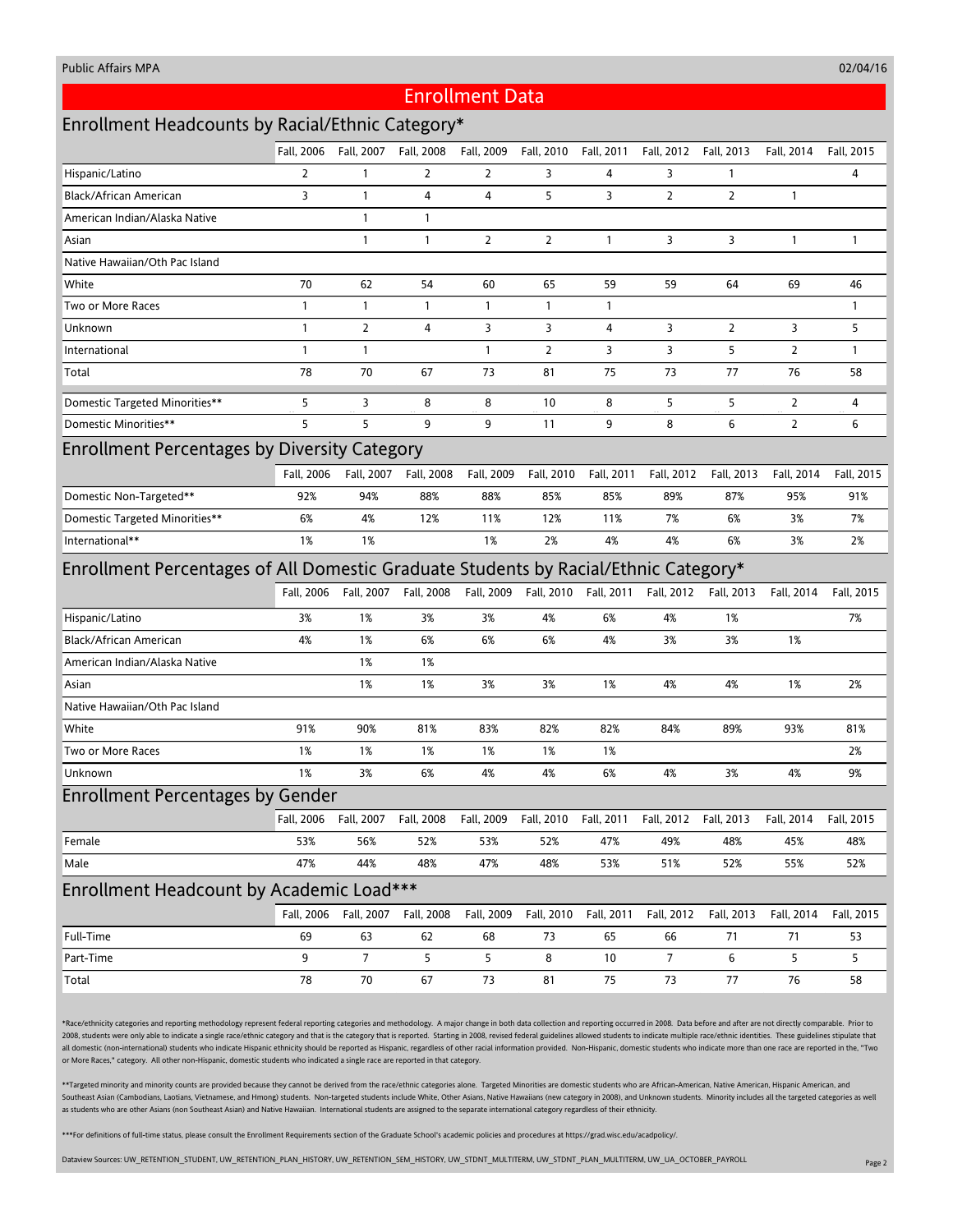

# Funding Data

## Headcount of Students with an Appointment of 33% or Higher\*

|                           | Fall. 2006 | Fall, 2007 | Fall, 2008 | Fall, 2009 | Fall, 2010 | Fall, 2011 | Fall, 2012 | Fall, 2013 | Fall, 2014 | Fall, 2015 |
|---------------------------|------------|------------|------------|------------|------------|------------|------------|------------|------------|------------|
| Fellows                   | 10         | 6          | ь          | 10         | 8          | 9          | 10         |            | ь          |            |
| <b>Trainees</b>           |            |            |            |            |            |            |            |            | 4          |            |
| Research Assistants       |            |            |            |            |            |            |            |            |            |            |
| Teaching Assistants**     |            |            |            |            |            |            |            |            |            |            |
| <b>Project Assistants</b> | 26         | 25         | 21         | 24         | 25         | 20         | 23         | 18         | 17         | 23         |
| No/Low/Other Funding*     | 41         | 34         | 37         | 36         | 44         | 43         | 36         | 44         | 44         | 25         |
| Total                     | 78         | 70         | 67         | 73         | 81         | 75         | 73         | 77         | 76         | 58         |

## Percentage of Students with an Appointment of 33% or Higher\*

|                            | <b>Fall. 2006</b> | Fall, 2007 | Fall, 2008 | Fall, 2009 | Fall, 2010 | Fall, 2011 | Fall, 2012 | Fall, 2013 | Fall. 2014 | Fall, 2015 |
|----------------------------|-------------------|------------|------------|------------|------------|------------|------------|------------|------------|------------|
| Fellows                    | 13%               | 9%         | 9%         | 14%        | 10%        | 12%        | 14%        | 9%         | 8%         | 12%        |
| <b>Trainees</b>            |                   | 1%         | 1%         |            |            |            | 1%         | 1%         | 5%         |            |
| <b>Research Assistants</b> |                   |            | 3%         | 4%         | 2%         | 3%         | 3%         | 3%         |            | 2%         |
| Teaching Assistants**      | 1%                | 6%         |            |            | 2%         | 1%         | 1%         | 6%         | 7%         | 3%         |
| <b>Project Assistants</b>  | 33%               | 36%        | 31%        | 33%        | 31%        | 27%        | 32%        | 23%        | 22%        | 40%        |
| No/Low/Other Funding*      | 53%               | 49%        | 55%        | 49%        | 54%        | 57%        | 49%        | 57%        | 58%        | 43%        |

Percent of Full-Time Masters Students with First 2 Years Funded Through the University\*\*\*: 42%

\*A graduate student fellowship, traineeship, or assistantship of at least 33% full-time equivalent (FTE) carries with it tuition remission benefits and eligibility for heath insurance. These counts include students whose a FTE of 33% or higher. Students who have multiple appointments were counted once in the appointment with the higher FTE or in the order above for those with multiple appointments with the same FTE. Students with funding out university and students with appointments that are less than 33% are included in the No/Low/Other Funding category.

\*\*Lecturer (SA) appointments are included in the TA category.

\*\*\*The first years of funding is based on entering cohorts between Summer, 2006 and Fall, 2015 that were full time for their first 2 years (for masters students) or their first 4 years (for doctoral students) and were full during that time. Years of support are based on funding in the fall semesters. Students enrolled in less than 2 or 4 years are included if they were funded for each year

Dataview Sources: UW\_UA\_OCTOBER\_PAYROLL, UW\_RETENTION\_PLAN\_HISTORY